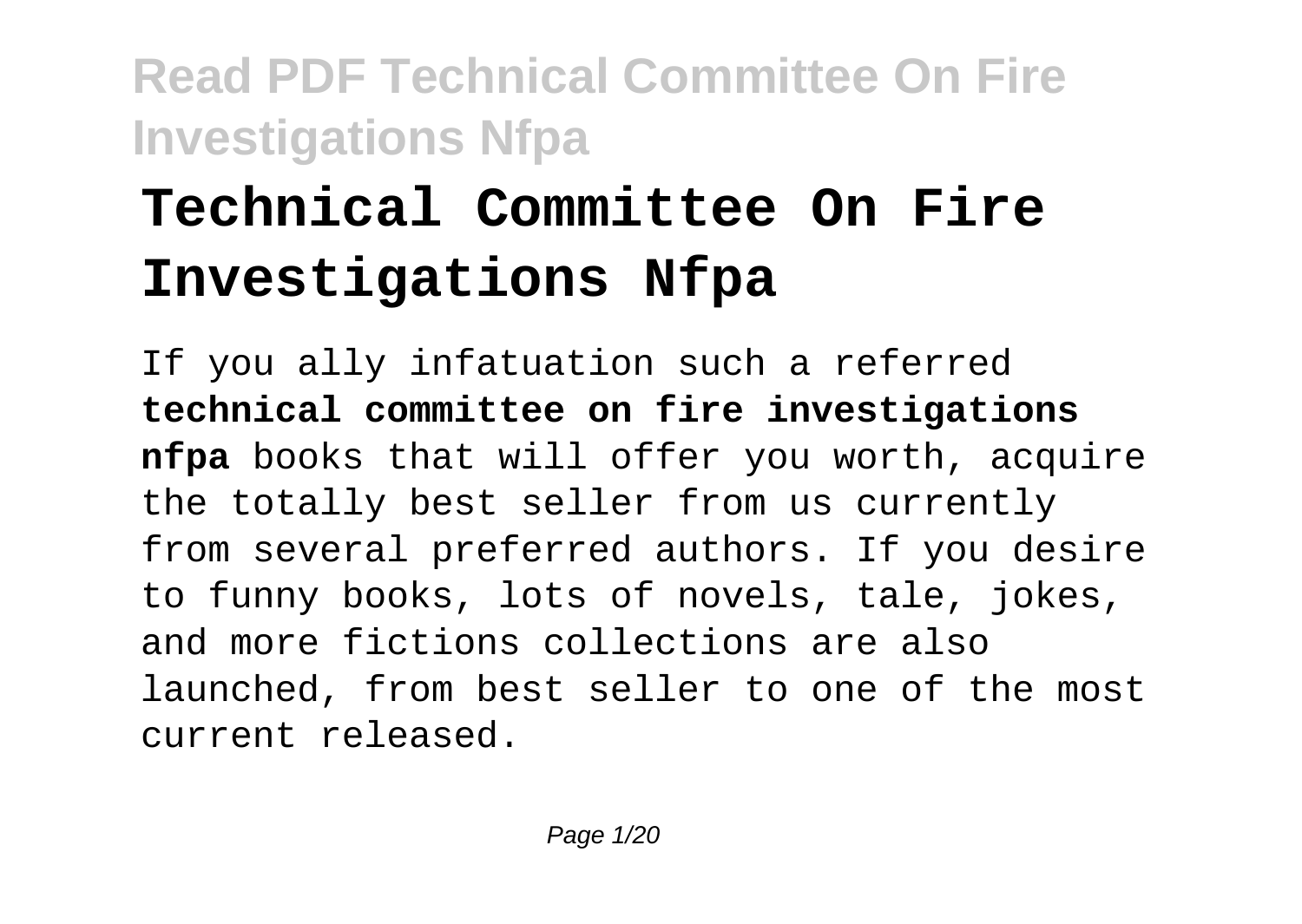You may not be perplexed to enjoy every books collections technical committee on fire investigations nfpa that we will agreed offer. It is not concerning the costs. It's approximately what you need currently. This technical committee on fire investigations nfpa, as one of the most full of life sellers here will entirely be along with the best options to review.

Fire Investigation 101 Forensics 2016: State of Modern Arson Investigation (Part 1) 2017 Vehicle Fire Investigation Class - Ford Expedition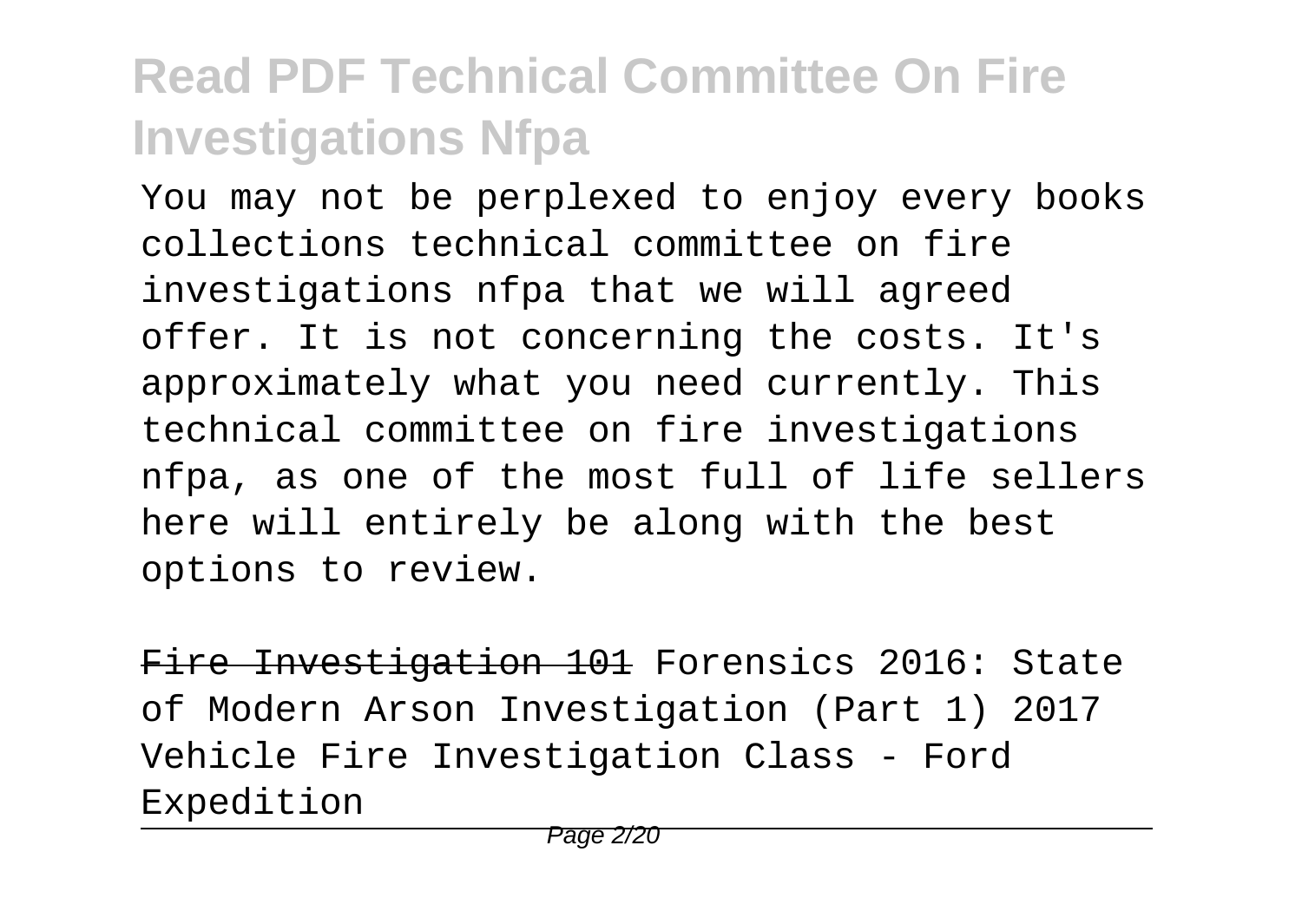Launch of Fire Investigations by BRE and FIUK How First Responder's Impact The Fire Investigation Fire Investigation 2017 Forensic Vehicle Fire Investigation Class - Ford Focus **America's Great Divide, Part 1 (full film) | FRONTLINE** FDNY Bureau of Fire Investigation America's Book of Secrets: The Expedition to Find Bigfoot (S2, E9) | Full Episode | History Behind the scenes with San Diego's arson investigators 2021 NFPA 921 Update Forensic Science Essentials: Challenges in Fire Analysis and Document Examination

What is NFPA 921 and What Is Its Origin? -Page 3/20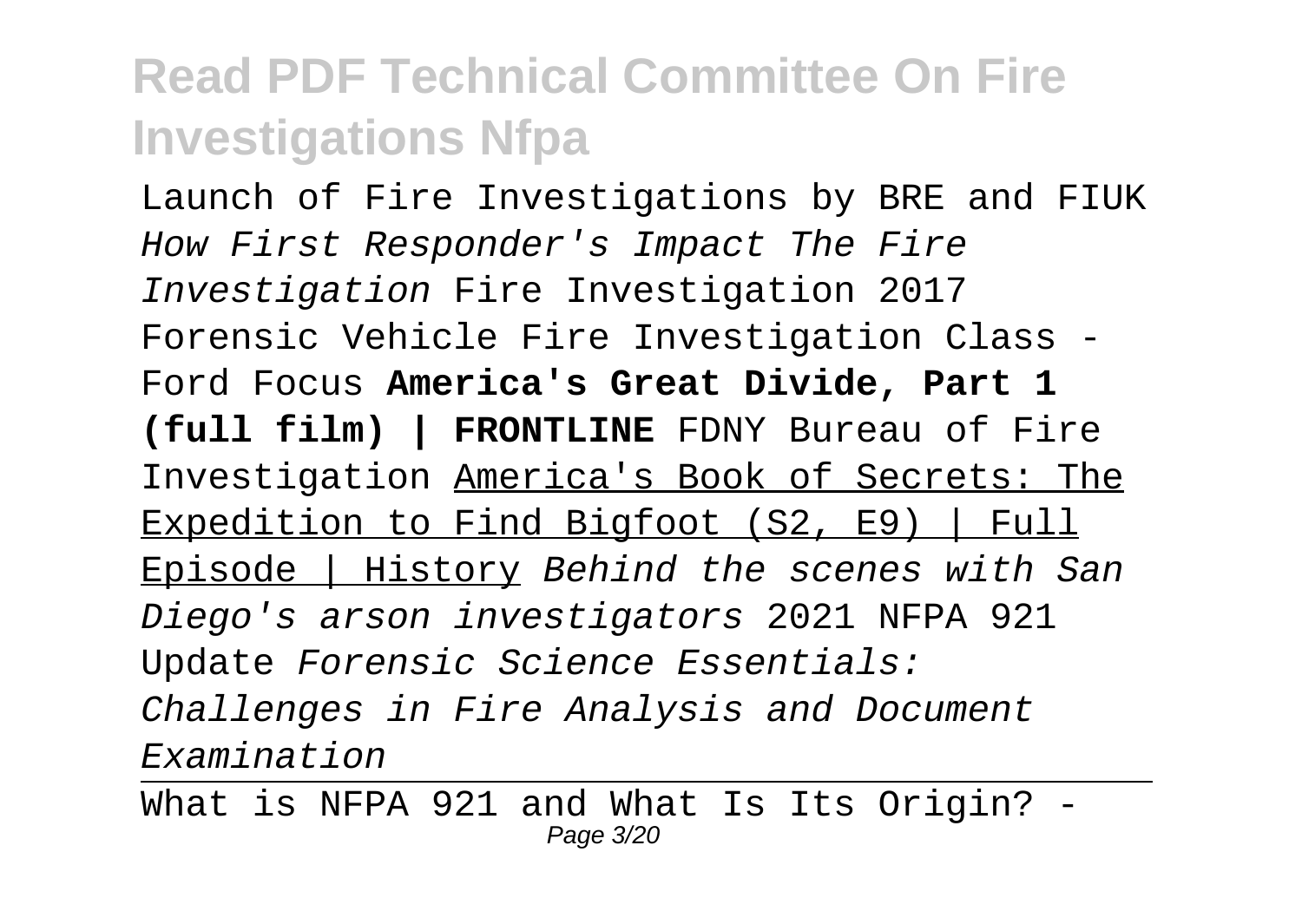DeHaan on Fire #017NFPA provides funding for Technical Committee participation for enforcers China: Power and Prosperity -- Watch the full documentary Michael Cohen Testimony live before the House Oversight Committee James Patterson on his investigation into Jeffrey Epstein Burning Ouestions with John \"Jay\" Lentini '69  $\overline{ATF}$ Certified Fire Investigators **Technical Committee On Fire Investigations** TO: Technical Committee on Fire Investigations. National Fire Protection Association. 1 Batterymarch Park, Quincy, MA 02169-7471 Phone: 617-770-3000 • Fax: Page 4/20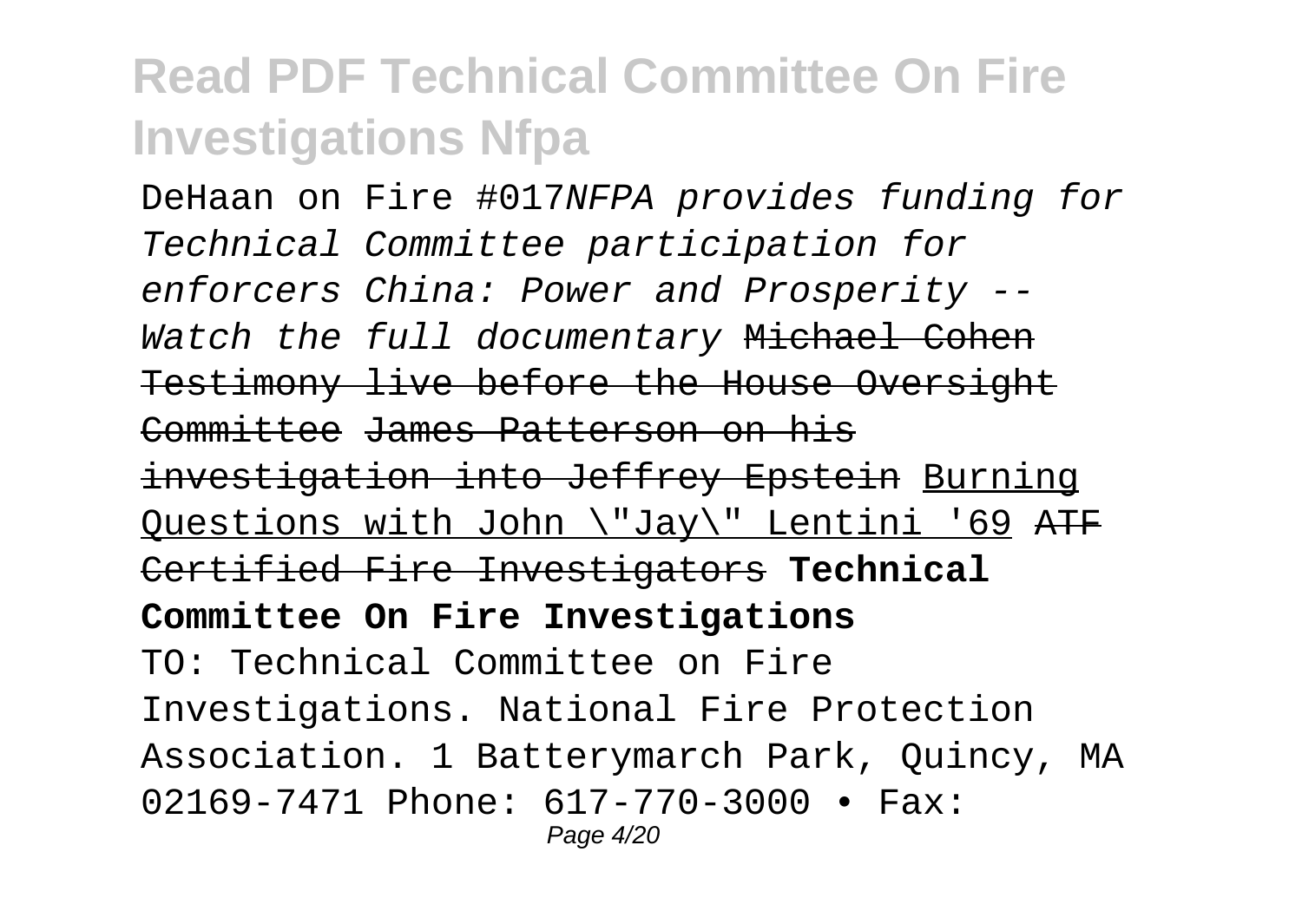617-770-0700 • www.nfpa.org. TO: Technical Committee on Fire Investigations.

### **TO: Technical Committee on Fire Investigations**

NFPA Technical Committee on Fire Investigations Meeting Agenda NFPA Headquarters, Quincy MA May nd2 – 4th, 2017 I. Chair Watson calls meeting to order on May 2nd, 2017 at 8:00 am (ET). II. Welcome and Opening Remarks. III. Introduction of attendees. IV. NFPA Process Presentation. V. Presentation on NFPA's Data Initiative. VI.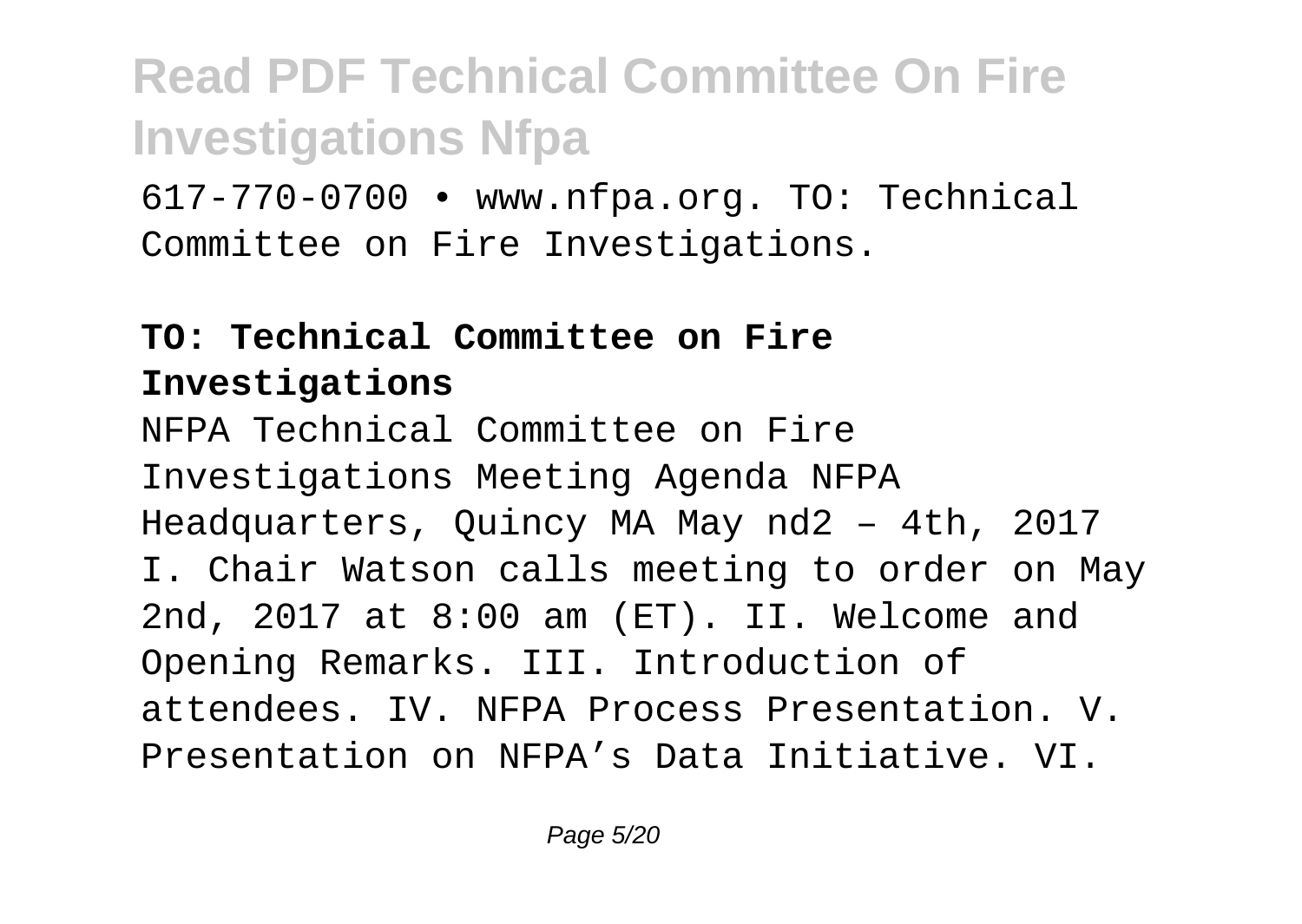### **NFPA Technical Committee on Fire Investigations**

NFPA Technical Committee on Fire Investigations. NFPA 921 Pre-First Draft Meeting Minutes Revised 10/12/2017. NFPA Headquarters, Quincy MA May rd2nd– 3 , 2017. Attendees: Watson, Charles Chair S-E-A, Ltd. Wood, Christopher Secretary FireLink, LLC Babrauskas, Vytenis Principal Fire Science and Technology Inc. Baker, Quentin Principal Baker Engineering & Risk Consultants, Inc. Beasley, Michael Principal London Fire Brigade Chapdelaine, Wayne Principal International Fire Service ... Page 6/20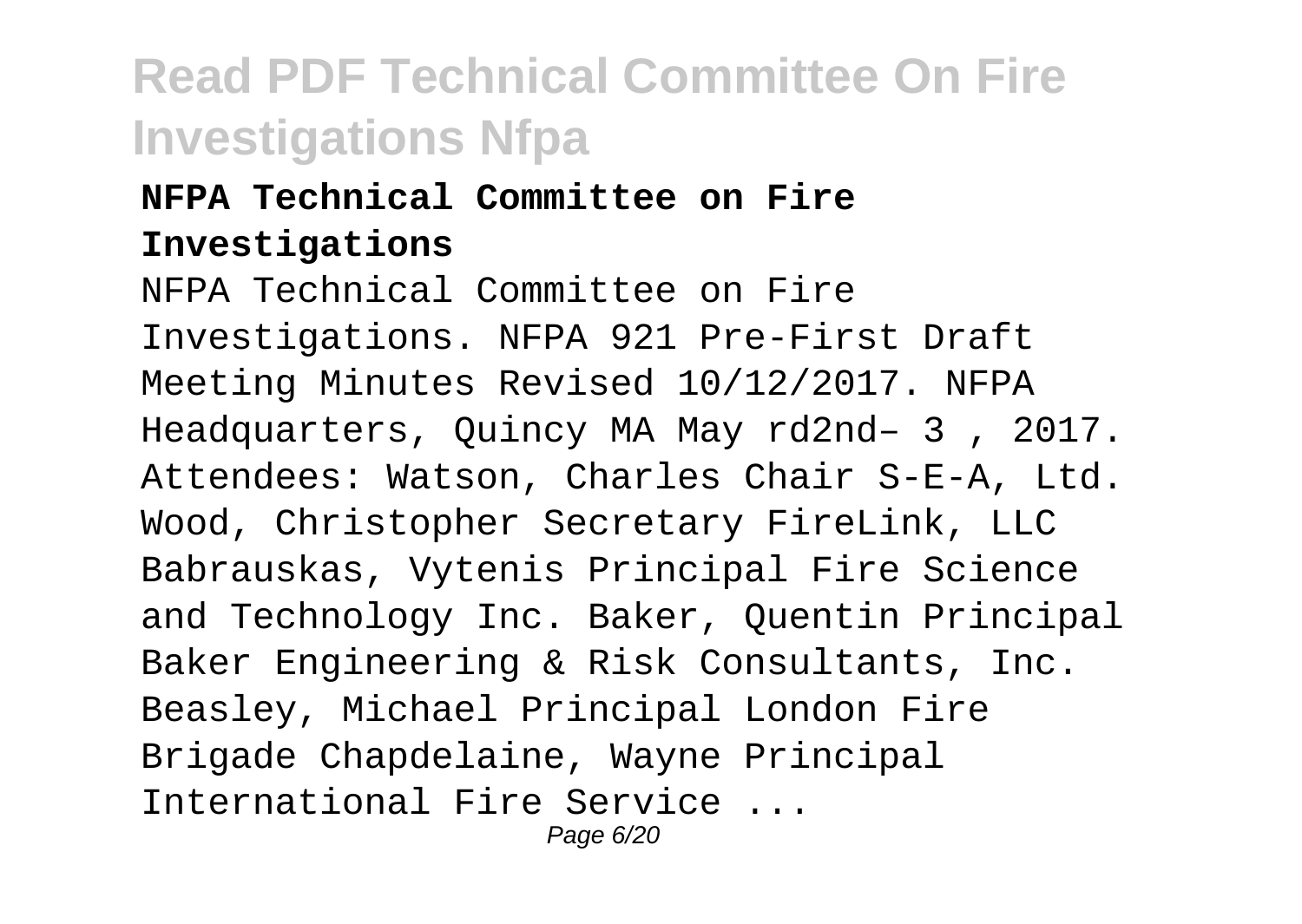#### **NFPA Technical Committee on Fire Investigations**

NFPA Technical Committee on . Fire Investigations . NFPA 921 . First Draft Meeting Minutes . April 28-30, 2015 . San Antonio, TX . Attendees: Randy Watson, Chair, S-E-A Ltd Christopher Wood, Acting Secretary Michael T. Wixted, NFPA Staff Ryan Depew, NFPA Staff Vytenis Babrauskas Michael Beasley Steve Campolo Joseph Carey Chris Connealy Andrew Cox

#### **NFPA Technical Committee on Fire** Page 7/20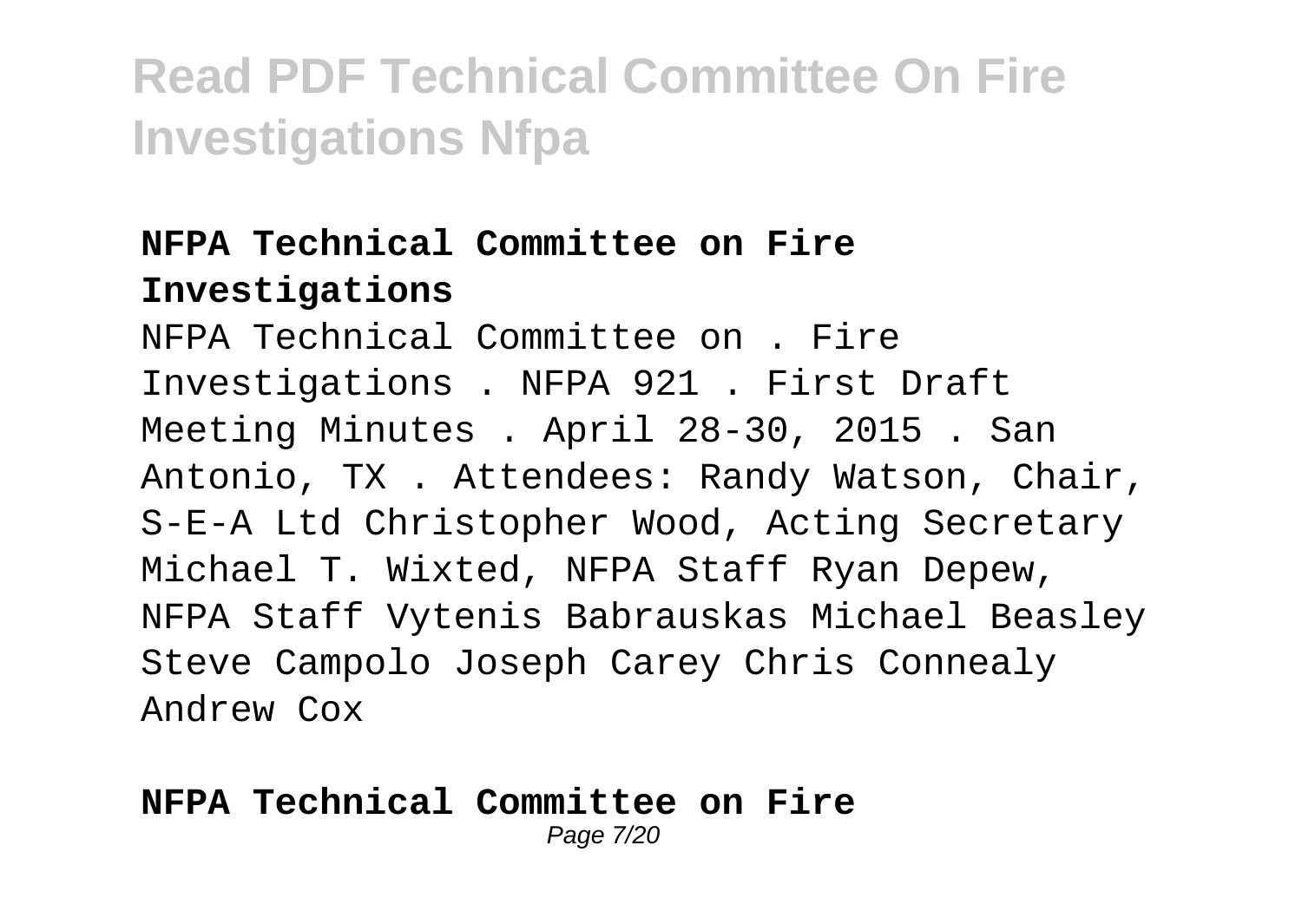#### **Investigations**

NFPA Technical Committee on Fire Investigations. NFPA 921 Second Draft Meeting Minutes. March 29-30, 2016 Redondo Beach, CA. Attendees: Randy Watson, Chair, S -E -A Ltd Christopher Wood, Secretary, FireLink, LLC Michael T. Wixted, NFPA Staff Elena Carroll, NFPA Staff Bernadette Travis, NFPA Staff Andrew Klock, NFPA Staff Vytenis Babrauskas, Fire Science and Technology Inc. Quentin Baker, Baker Engineering & Risk Consultan ts, Inc. Michael Beasley, London Fire Brigade Joseph Carey, Robinson & ...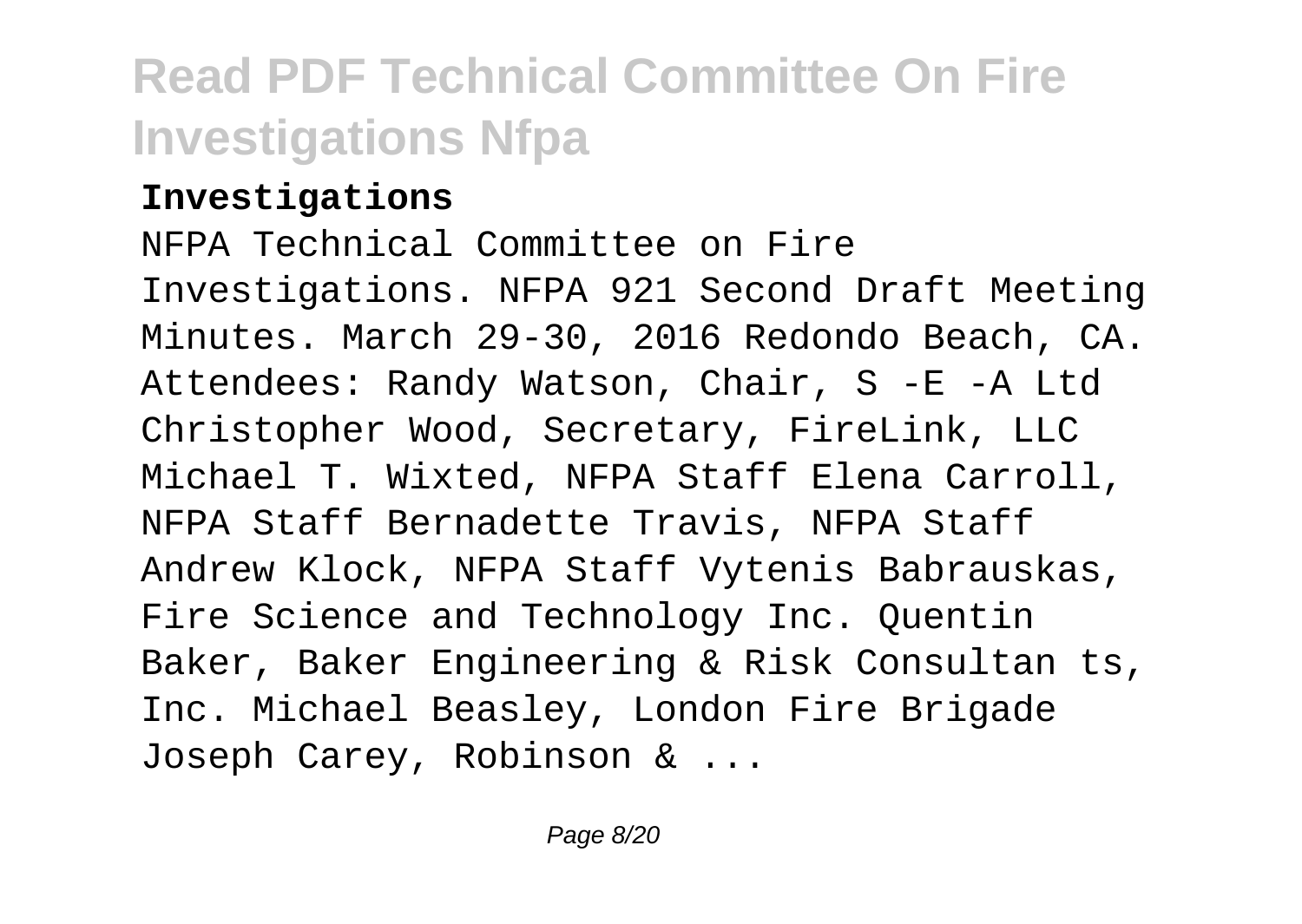### **NFPA Technical Committee on Fire Investigations**

NFPA Technical Committee on Fire Investigations . Clearwater, FL . 19-21 August 2014 . Meeting Minutes . Meeting called to order by Randy Watson Chair on August 19, 2014 at 8:30 am. Introduction of attendees . Randy Watson, Chair, SEA Ltd. Orlando Hernandez, Staff . Vytenis Babrauskas, Fire Science and Technology, Inc. Steve Campolo, NEMA

### **NFPA Technical Committee on Fire Investigations**

Page 9/20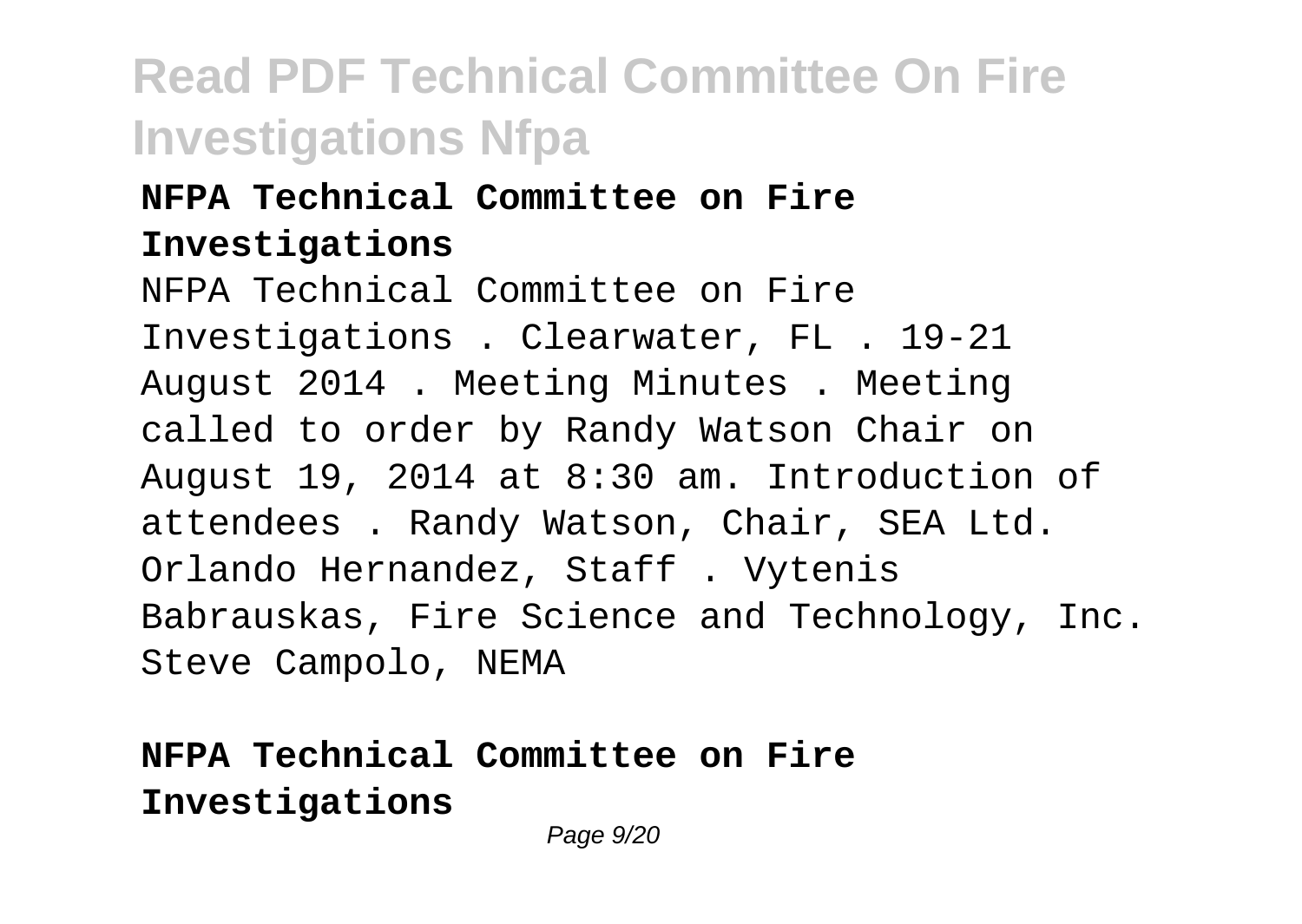The technical assessment of the Fire Investigation will also take into consideration the requirements of ILAC G19 – Modules in a Forensic Science Process, Forensic Science Regulator's Codes of Practice and Conduct and the principles of UKAS document RG201 – Accreditation of Bodies Carrying out Scene of Crime Examination

#### **UKAS : ISO/IEC 17020 Accreditation for Fire Investigation**

NFPA Technical Committee on Fire Investigations NFPA 921 First Draft Meeting Minutes April 28-30, 2015 San Antonio, TX Page 10/20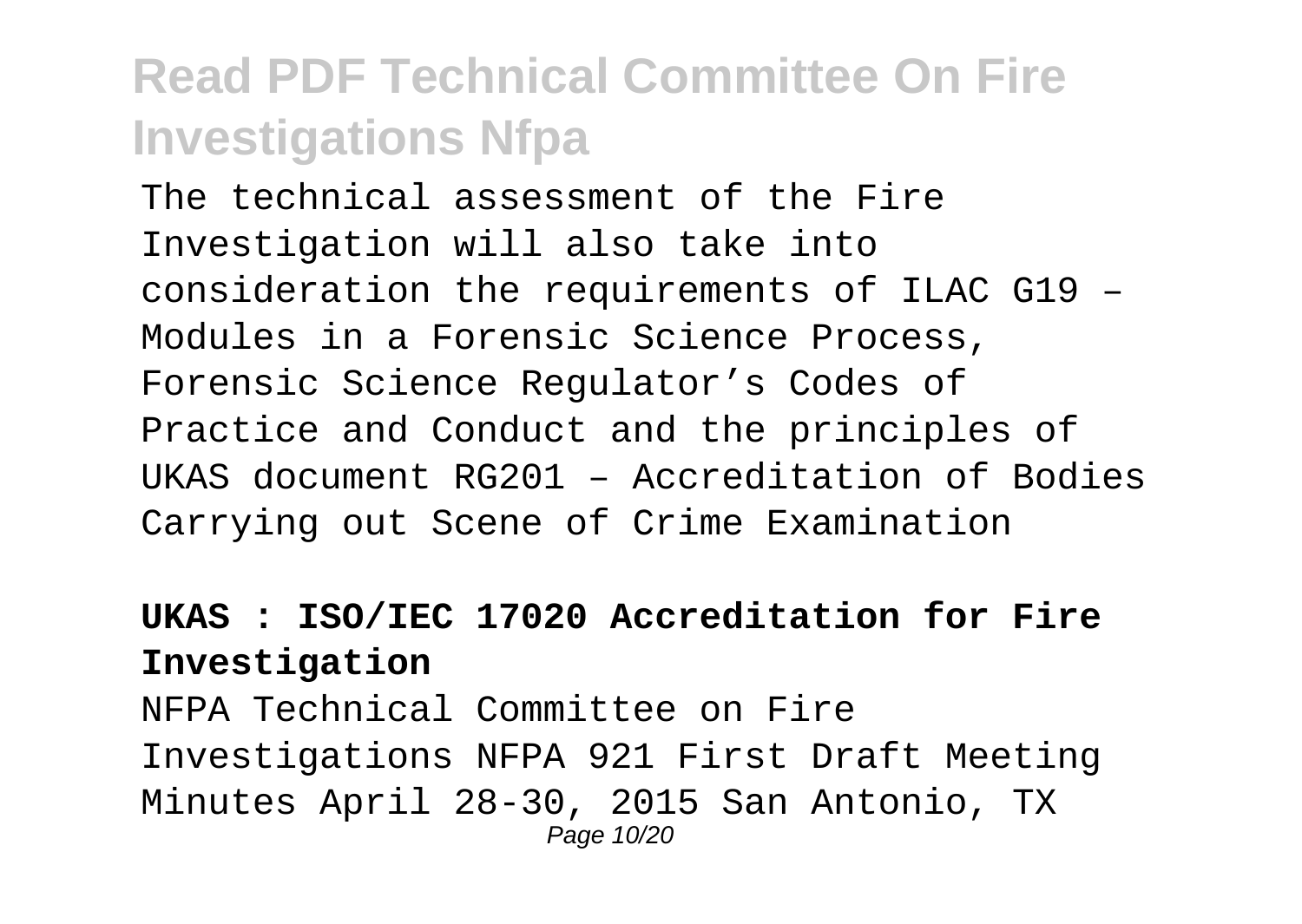Attendees: Randy Watson, Chair, S -E -A Ltd Christopher Wood, Acting Secretary Michael T. Wixted , NFPA Staff Ryan Depew, NFPA Staff Vytenis Babrauskas Michael Beasley Steve Campolo Joseph Carey Chris Connealy Andrew Cox

### **NFPA Technical Committee on Fire Investigations**

Developing technical knowledge in fire and arson investigation techniques and procedures and making that knowledge available to professionals, service providers and the public. About The UK Association of Fire Page 11/20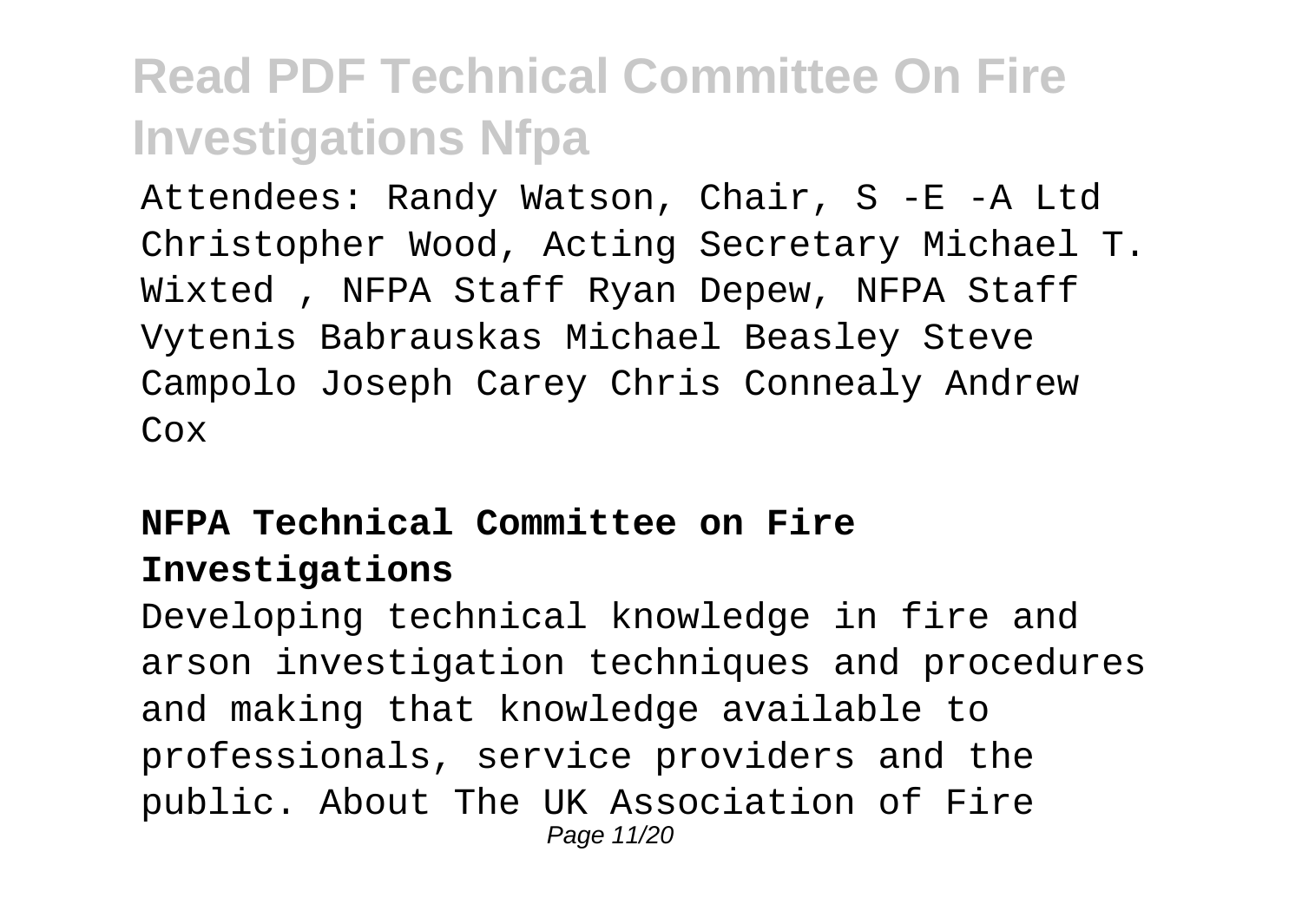Investigators (formally known as the IAAI-UK) was formed on the 31 January 2003 at an inaugural meeting at City Hall, London.

### **United Kingdom Association of Fire Investigators**

NFPA TECHNICAL COMMITTEE ON FIRE INVESTIGATIONS September 20, 21 & 22, 2011 Denver, Colorado Tuesday, September 20, 2011 Meeting called to order by Chair Randy Watson at 0800 hours Introduction of TC members and guests: Randy Watson (Chair) Larry Stewart (NFPA) Russ Chandler Michael Beasley Dan Churchward Richard Dyer Dan Gottuk Ron Page 12/20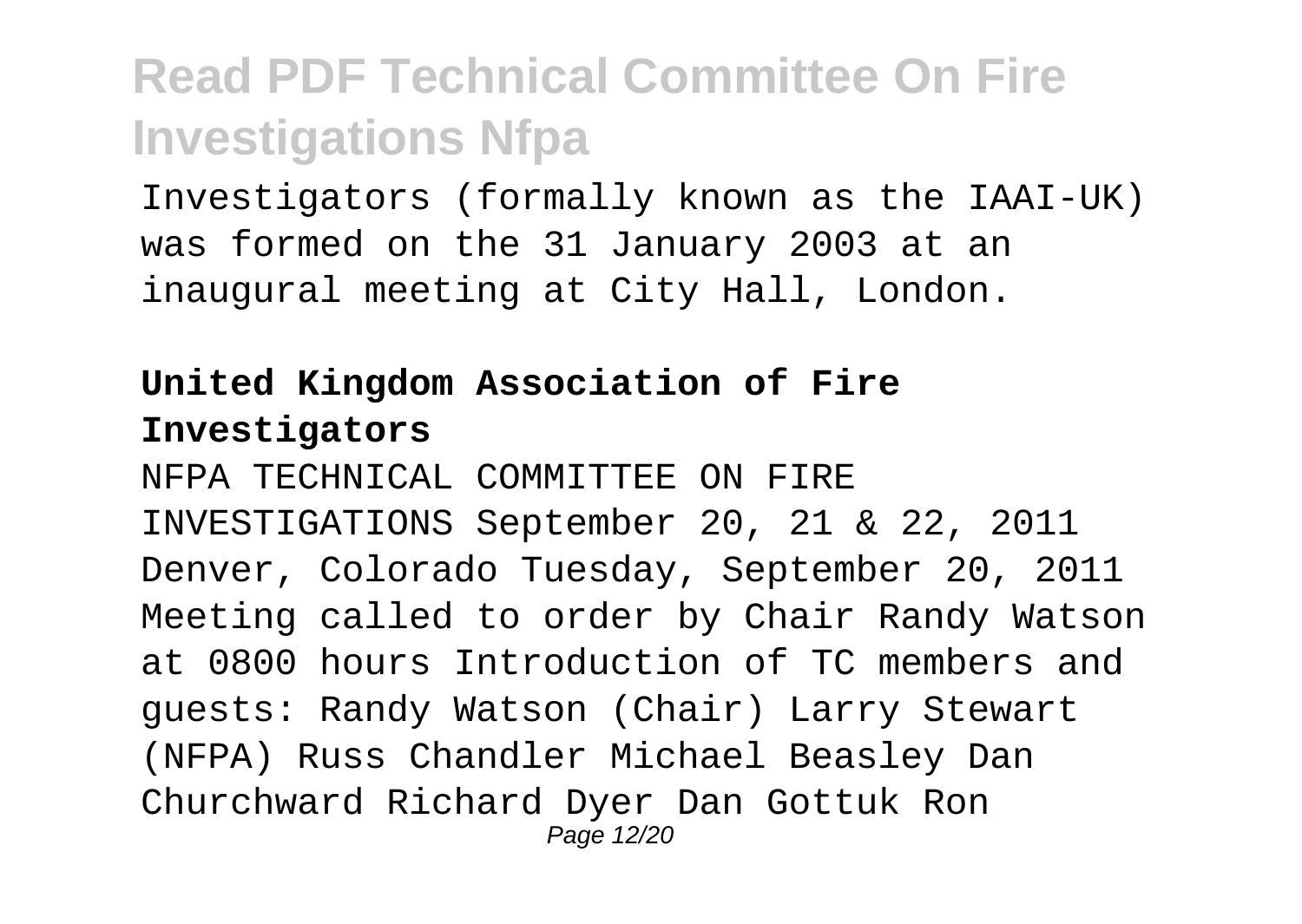Hopkins

### **MEETING MINUTES NFPA TECHNICAL COMMITTEE ON FIRE ...**

The current principal membership of the NFPA Technical Committee on Fire investigations contains 10 private sector investigators, 6 fire scientists/engineers, 2 manufacturer's representatives, 4 Fire Marshals or fire marshal's investigators, 2 state fire officials, 1 university educator, 3 fire department investigators, 3 attorneys, 1 Federal law enforcement official, and two insurance company investigators. Page 13/20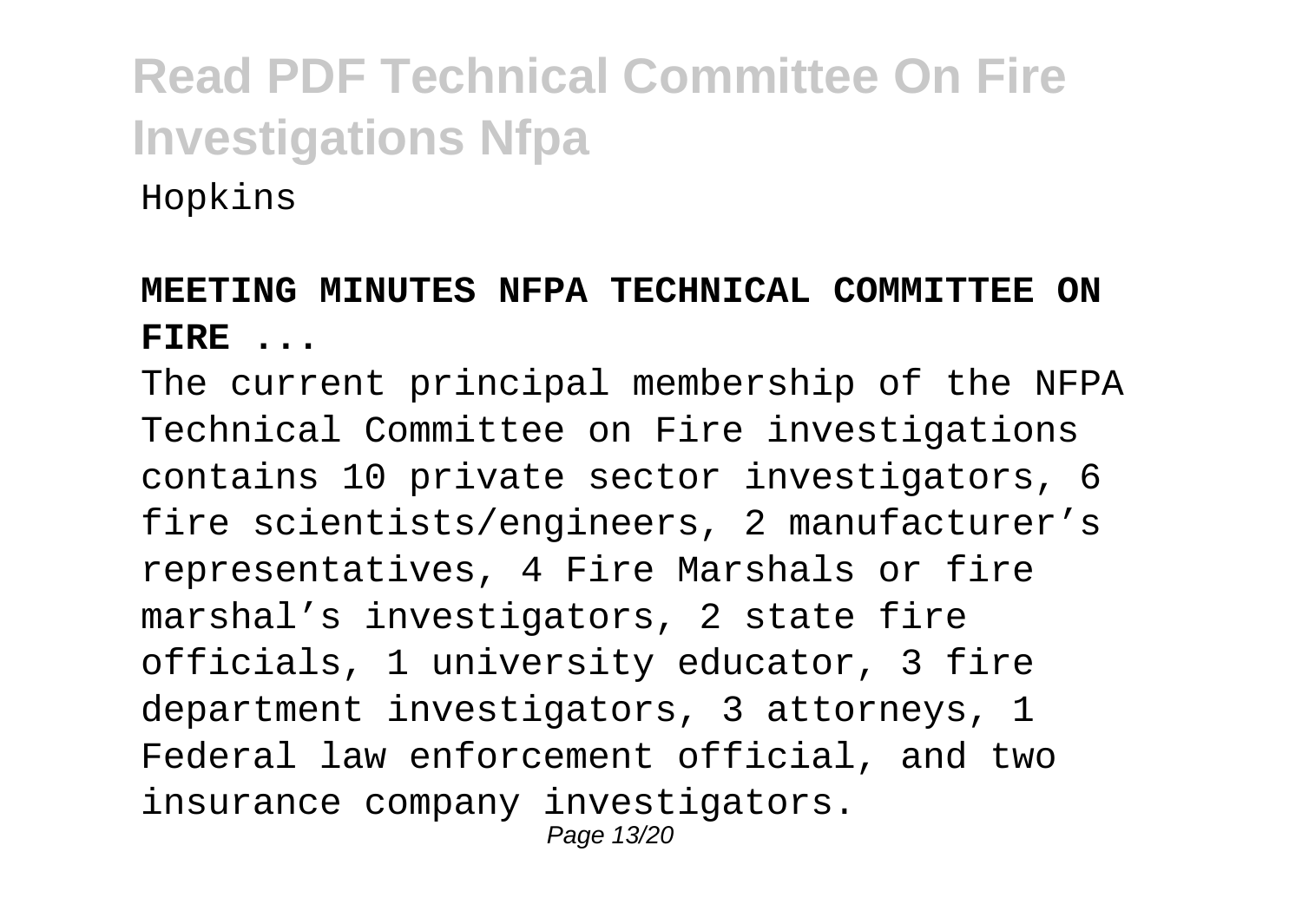**THE MYTHS AND MYSTERIES OF NFPA 921 - Expert** The primary purposes of a fire investigation is to establish the origin (seat) of the fire, determine the likely cause, and thus conclude whether the incident was accidental, natural or deliberate. It is vital to establish the cause to ensure similar events do not occur (in the case of natural or accidental) or to allow a legal investigation to be conducted (in the case of deliberate fires).

#### **Fire Investigation – The Forensics Library** Page 14/20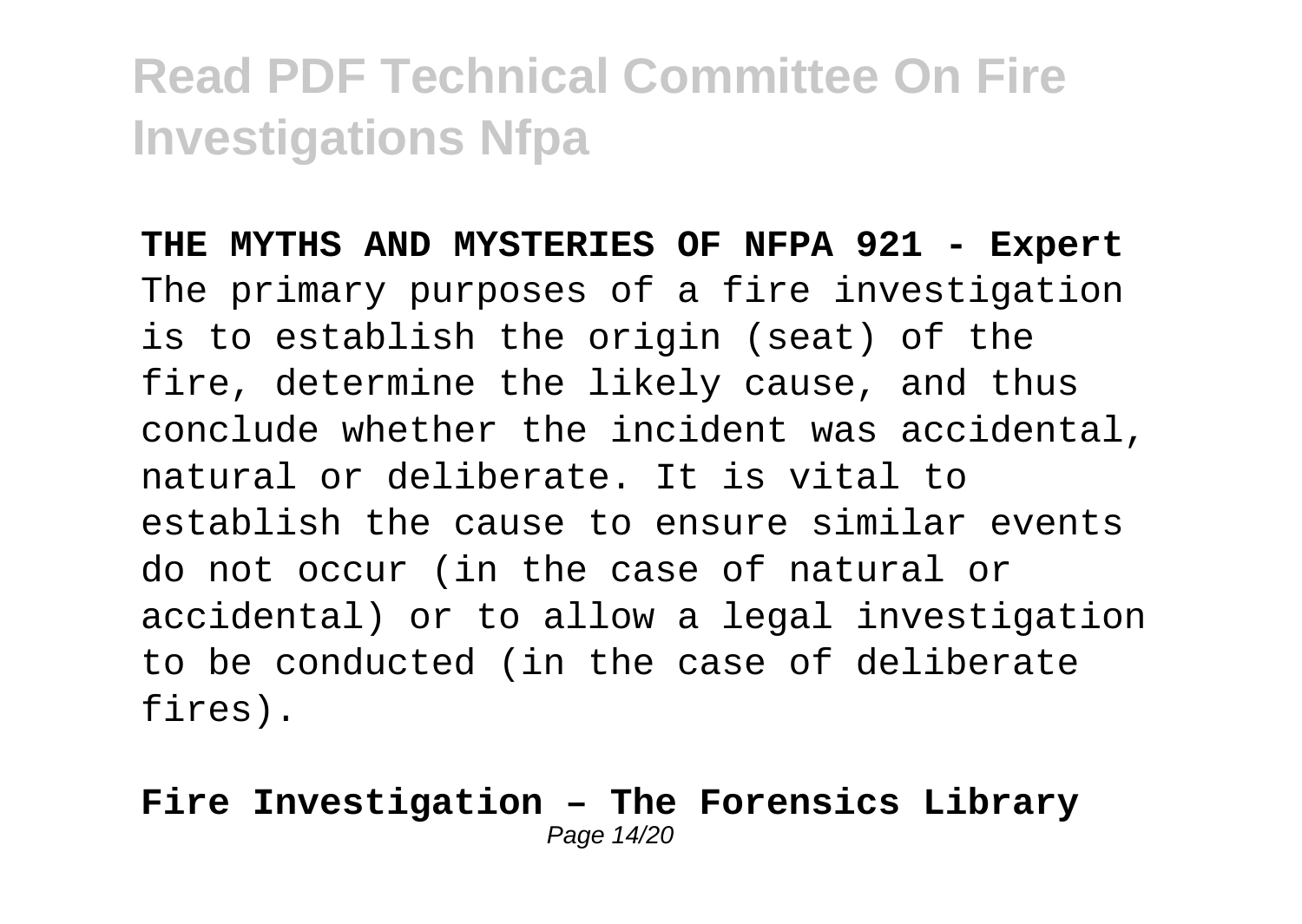Fire investigation is a two-part process. The first is the fire scene investigation and the second part is the analysis of the fire debris collected at the fire scene. The organization of this report reflects these two elements of an investigation. Both the Conclusions and Recommendations section and the technical sections are organized on this basis.

#### **FORENSIC - aaas.org**

Investigation Unit of the Knox County Fire Marshal's Office. He is a nationally recognized expert in forensic aspects of fire Page 15/20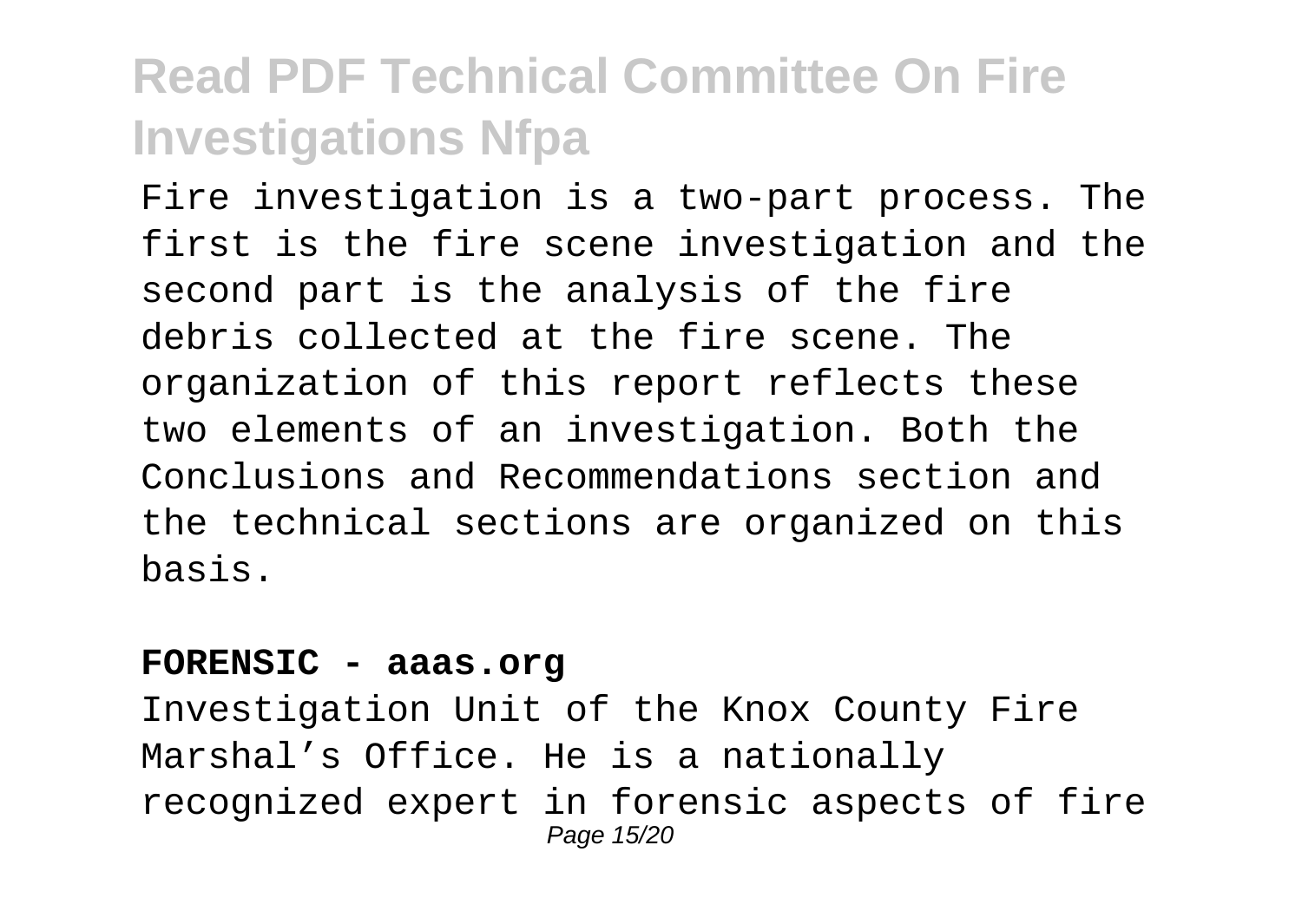and arson investigation, particularly in crime scene documentation.

### **A COMPREHENSIVE PROSECUTION REPORT FORMAT FOR ARSON CASES**

Mumbai (Maharashtra) [India], October 14 (ANI): A technical inquiry committee is being formed today to investigate the causes behind the power outage in Mumbai, and other areas and file its interim...

**Technical committee to begin investigations from today in ...**

On the Technical Committee on Fire Page 16/20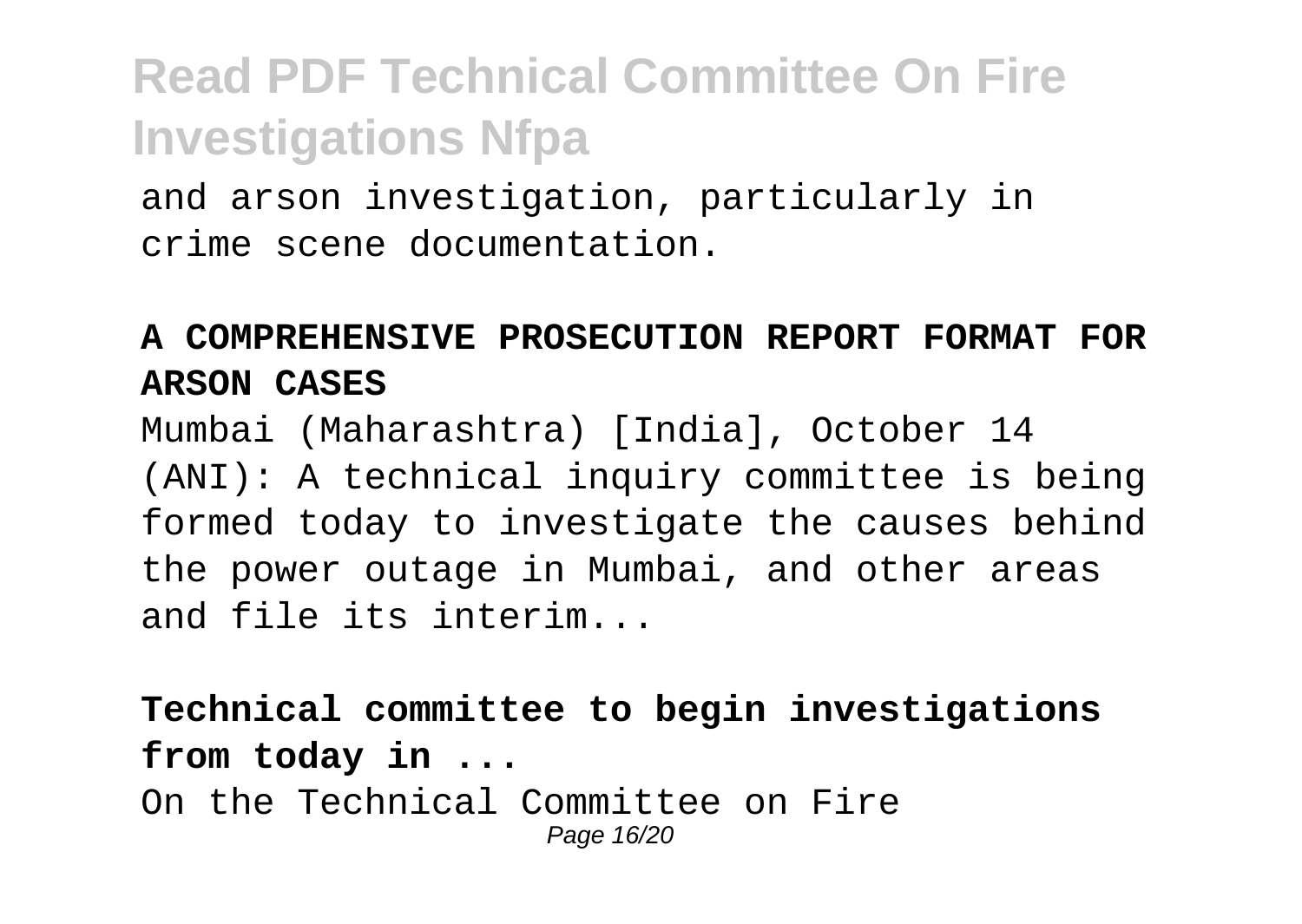Investigations after the proposals are sent to the committee members, the chairman appoints volunteer sub-committees or task groups for each chapter to review and make suggestions to the committee. Pat Kennedy, CFEI, CFPS, MIFireE Fire and Explosion Analyst Sarasota, Florida [www.kennedyfire.com]

#### **Fire/Arson Investigations :: Fire/Arson Investigations ...**

NFPA 921 is the field's leading reference for safe and systematic fire and explosion investigations. Whether you're investigating Page 17/20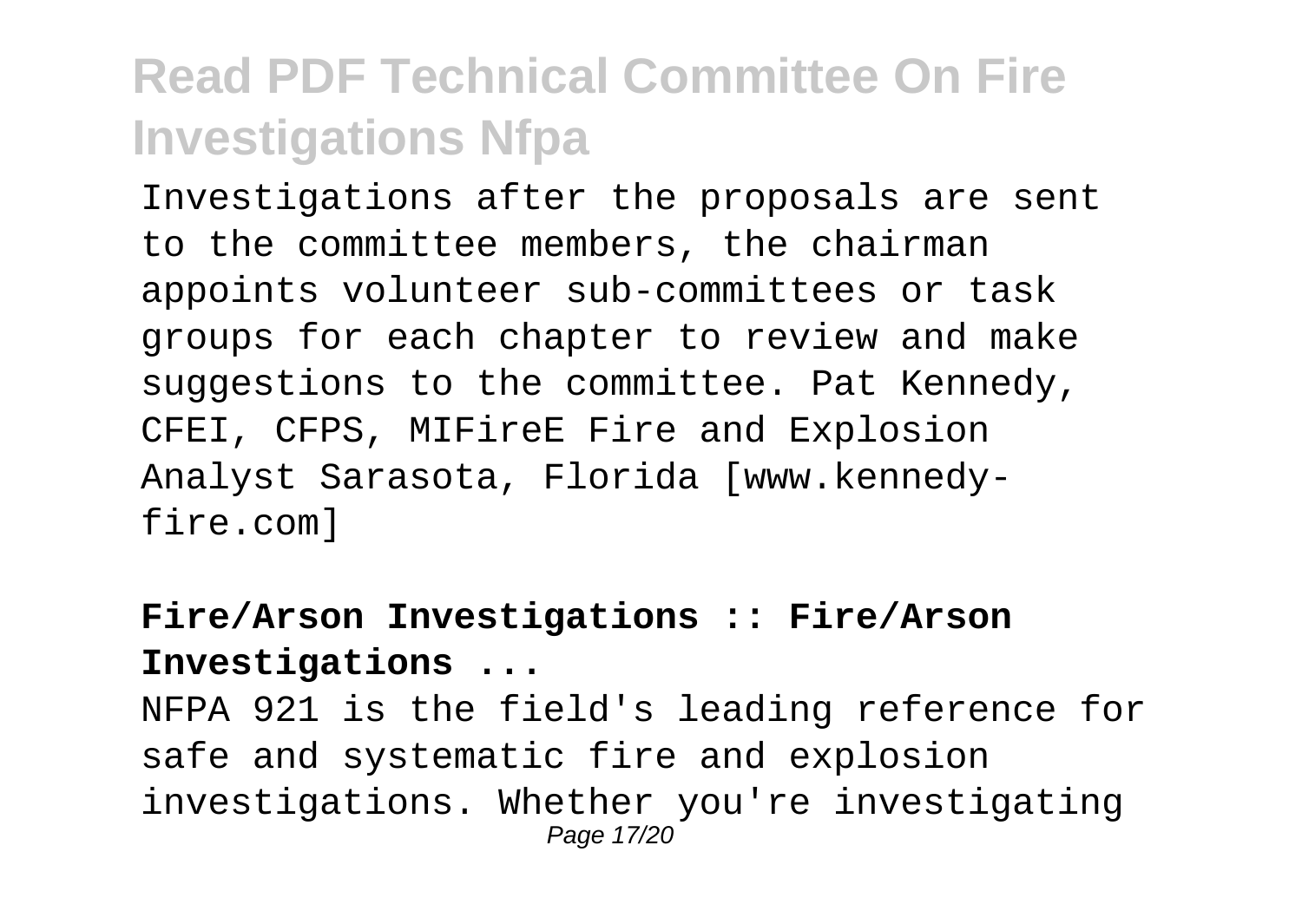a residential fire or a complex industrial disaster, the most important resource for fire investigators, litigators, and insurance professionals is NFPA 921, Guide for Fire and Explosion Investigations. This trusted Guide addresses every stage of a very complex process -- from basic fire investigation methodology to collecting evidence to failure analysis.

### **Buy NFPA 921, Guide for Fire and Explosion Investigations**

The National Fire Protection Association (NFPA) publishes NFPA 921, "Guide for Fire Page 18/20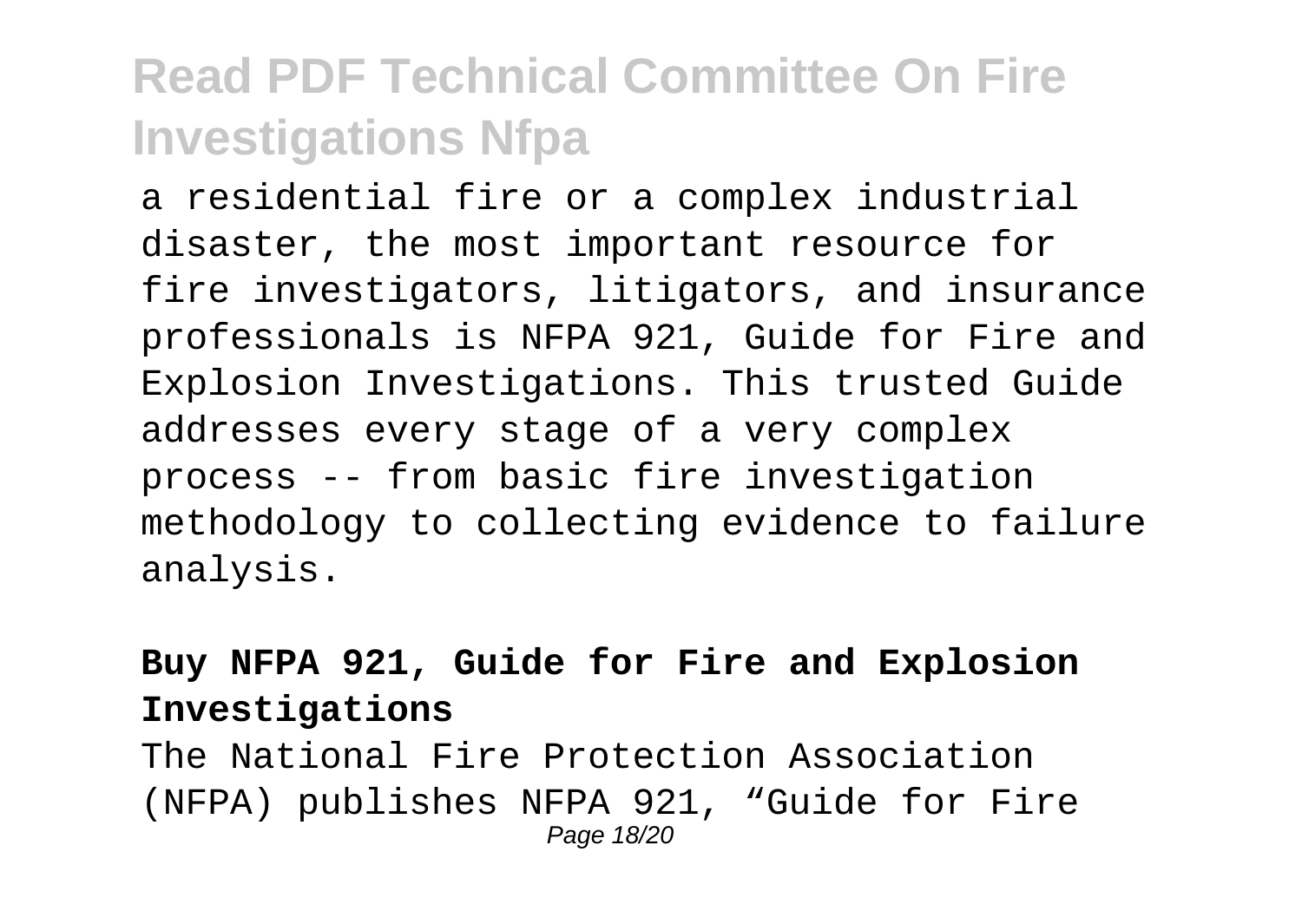and Explosion Investigations" ( 1 ) on generally a three to four year cycle. This guide includes a chapter on the investigation of motor vehicle fires. For the new 2008 edition of this publication the SA

**Motor Vehicle Fire Investigation - sae.org** If a fire investigator seeks clarification on the intent or meaning of an NFPA standard, the technical committee can vote and issue a(n) \_\_\_\_\_\_\_\_ in response to address the issue Standards Council If a person or entity is unhappy with a final document as voted on during the annual meeting, that person or Page 19/20